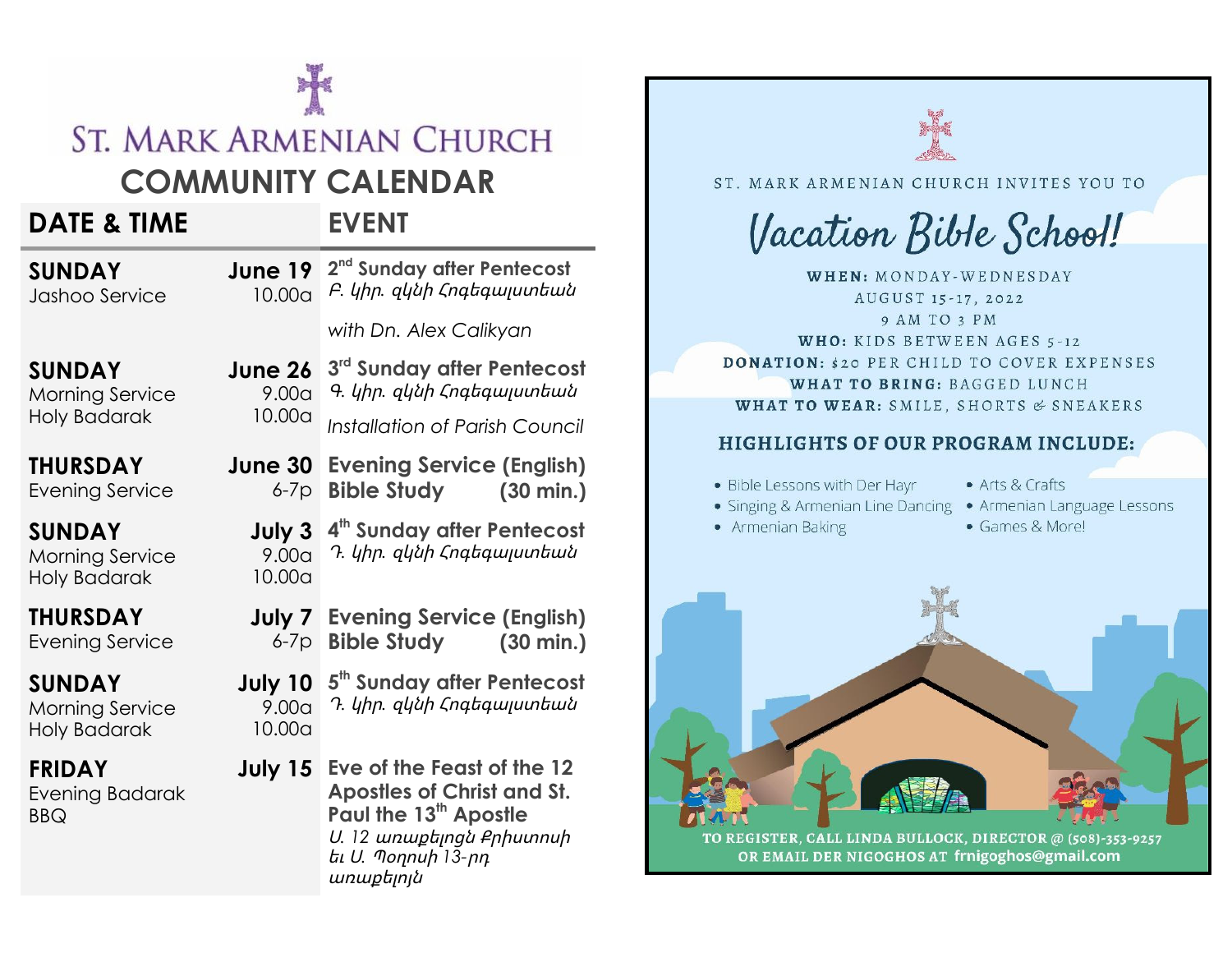# Բարի եկար Добро пожаловать **WELCOME**

# **The Mission of the Armenian Church according to St. Gregory the Illuminator**

- 1) "To bring light to all people who come into this world;
- 2) To offer repentance of salvation to all;
- 3) To wash all people and deliver them from the chains of darkness by means of baptism;
- 4) To seal all nations as Christ's inner circle;
- 5) To make the Spirit of God dwell in people's hearts;
- 6) To unite and join them to the love of the Son of God, so that the heart of all might shout out as one, and to unite all the world in saying: "Abba, Father," so that the name of enslavement might be taken away, and the name of adoption be placed on them by the grace of Christ;
- 7) To enable them to eat the Body of the Son of God and drink the life-giving Blood, so that thereby they escort the entire world into the inheritance of Christ, to become "heirs of God and fellow heirs of Christ."

#### **(from Agatangeghos'** *Patmutyun Hayots* **§690)**

## **LECTIONARY READINGS**

Proverbs 9:1-6  $\pm$  Zechariah 3:7-4:9 Hebrews 9:1-10 ☩ John 10:22-30

# **PRAYER REQUESTS**

#### *WOUNDED & MISSING SOLDIERS OF THE 2020 ARTSAKH WAR*

Abp. BARKEV Martirosyan Fr. Nersess Jebejian

Manoug Baghdayan Annette DerMinassian George Ekmalian, Jr. Gina Frasco Ann Margaret Coates Linda Padakula

*...and all those in need of our prayer.*

*If you have a special prayer request, please place it in the gold "Prayer Box" box outside of Der Hayr's office.*

#### **Hymn for the Feast of Holy Etchmiadzin**



Ուրա՛խ լեր*,* սո՛ւրբ Եկեղեցի*,* քանզի Քրիստոս Արքայն երկնից այսօր պսակեաց զքեզ խաչիւն Իւրով եւ զարդարեաց զամրս Քո սքանչելի փառօքն Իւրովք*:*

**Rejoice, O Holy Church! for Christ the King of heaven has betrothed you by His Cross and has bedecked your fortresses with his miraculous glory.**

**It's your name day!** 'Anounovt Abris'

*Mon Jun. 20 the Children of Bethlehem. Sts Acacius the Martyr, Mocius the Priest and Codratus the Soldier*

*Tue Jun. 21* Holy Nuns **Nuné** and **Mané**

*Thu Jun. 23* Saints Princes **Sahag** and **Joseph** and the Martyrs **Sargius** and **Bacchus**